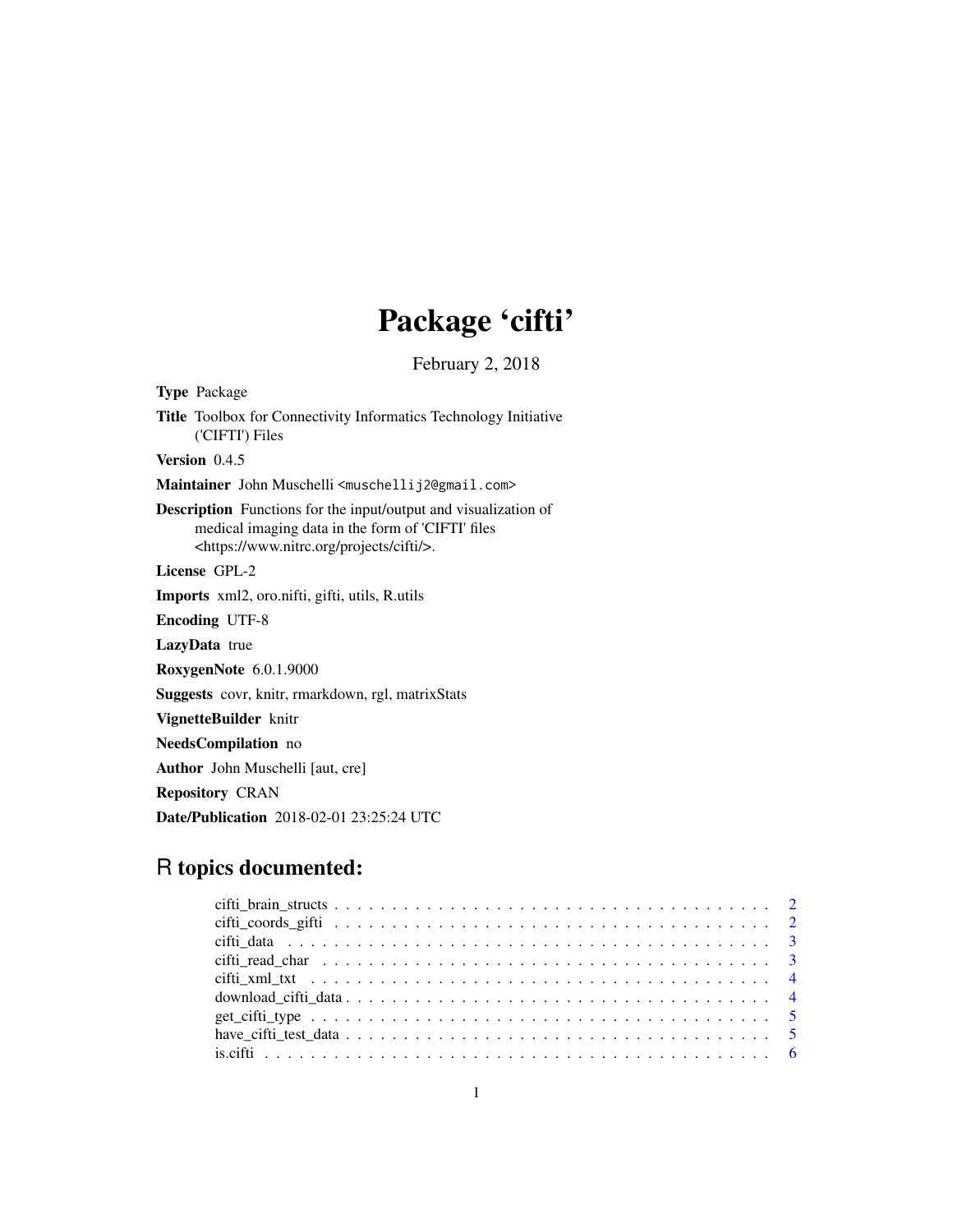#### <span id="page-1-0"></span>2 cifti\_coords\_gifti

|       | $matrix\_ind\_map\_nodes \dots \dots \dots \dots \dots \dots \dots \dots \dots \dots \dots \dots \dots \dots \dots \dots \dots$ |  |
|-------|---------------------------------------------------------------------------------------------------------------------------------|--|
|       |                                                                                                                                 |  |
|       |                                                                                                                                 |  |
|       | parse named map $\ldots \ldots \ldots \ldots \ldots \ldots \ldots \ldots \ldots \ldots \ldots \ldots$                           |  |
|       |                                                                                                                                 |  |
|       |                                                                                                                                 |  |
|       |                                                                                                                                 |  |
|       |                                                                                                                                 |  |
| Index |                                                                                                                                 |  |
|       |                                                                                                                                 |  |

cifti\_brain\_structs *Extract Brain Structures from CIFTI Brain Models*

#### Description

Extracts the BrainStructure attribute from a BrainModel in a cifti object

#### Usage

```
cifti_brain_structs(file)
```
#### Arguments

file cifti object

#### Value

A vector of brain structure names

cifti\_coords\_gifti *Map CIFTI values to Coordinates using GIFTI*

#### Description

Maps the data portion of CIFTI data set from a Brain Model to the xyz coordinate triangles

#### Usage

```
cifti_coords_gifti(file, gii_file, structure, add_one = TRUE)
```
#### Arguments

| file      | filename of CIFTI file or cifti object                         |
|-----------|----------------------------------------------------------------|
| gii_file  | filename of corresponding GIFTI file or gifti object           |
| structure | Structure to map, must be one of the brain models in the CIFTI |
| add_one   | should 1 be added to indices (1-based vs. 0-based)             |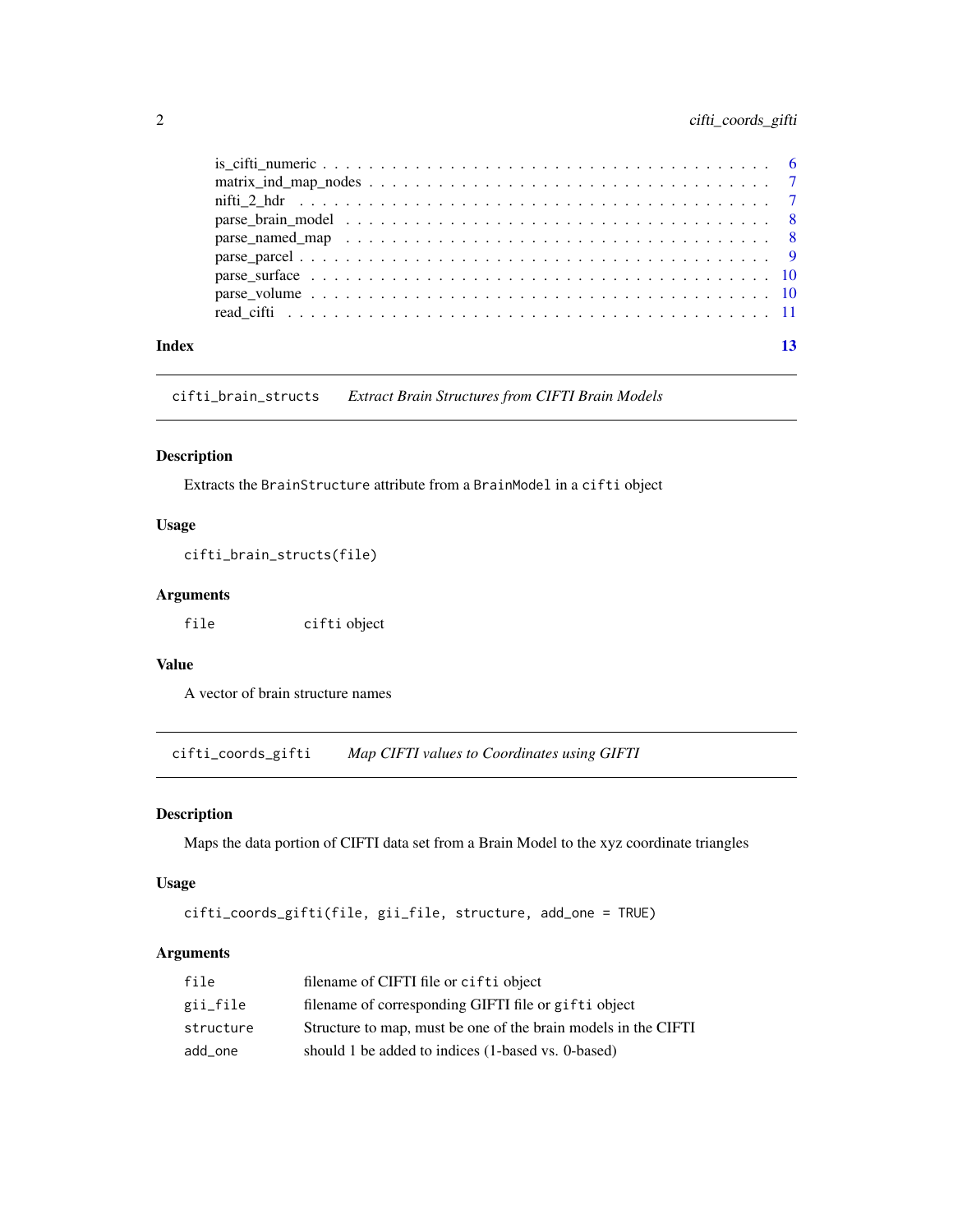#### <span id="page-2-0"></span>cifti\_data 3

#### Value

List of coordinates and values

cifti\_data *Extract CIFTI data from file*

#### Description

Extracts the data after the CIFTI XML information

#### Usage

cifti\_data(fname, nim = NULL)

#### Arguments

| fname | Filename of CIFTI                                                                    |
|-------|--------------------------------------------------------------------------------------|
| nim   | NIfTI-2 header, if already parsed. If NULL, nifti_2_hdr will be run on the<br>CIFTI. |

#### Value

Array of values

cifti\_read\_char *Read characters with embedded nulls*

#### Description

Simple wrapper for reading in character values with embedded nulls in a binary file

#### Usage

```
cifti_read_char(fid, n, to = "UTF-8")
```
#### Arguments

| fid | identifier of the open file connection             |
|-----|----------------------------------------------------|
| n   | number of elements to read                         |
| to  | A character string describing the target encoding. |

#### Value

Character vector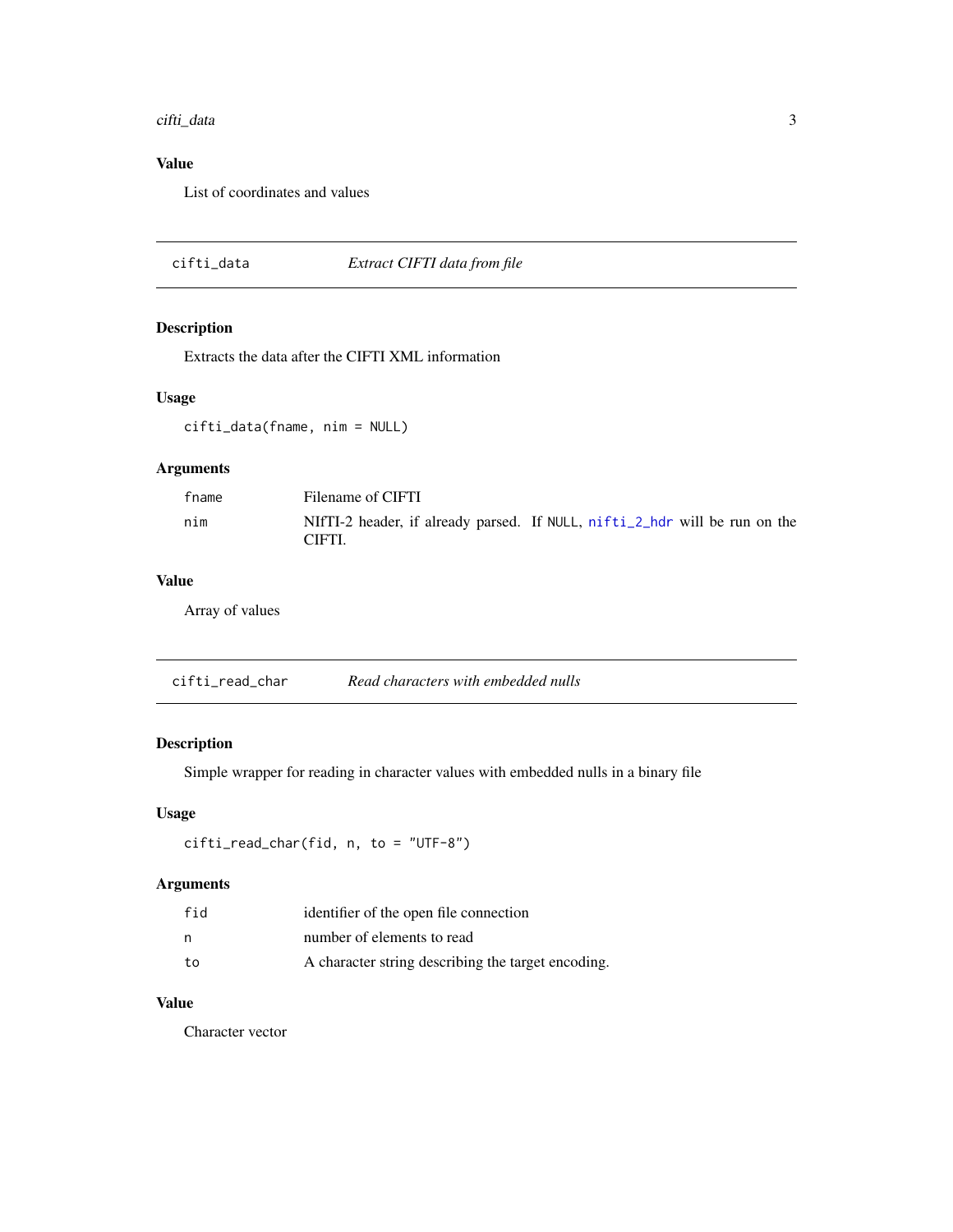<span id="page-3-0"></span>cifti\_xml\_txt *Extract CIFTI XML*

#### Description

Extracts CIFTI XML from the CIFTI file

#### Usage

cifti\_xml\_txt(fname, nim = NULL)

cifti\_xml(...)

#### Arguments

| fname    | filename of CIFTI                                                                    |
|----------|--------------------------------------------------------------------------------------|
| nim      | NIfTI-2 header, if already parsed. If NULL, nifti_2_hdr will be run on the<br>CIFTI. |
| $\cdots$ | arguments to pass to cifti_xml                                                       |

#### Value

Character string of XML information

download\_cifti\_data *Download CIFTI Test Data*

#### Description

Downloads CIFTI test data from [https://www.nitrc.org/frs/download.php/8541/cifti-2\\_](https://www.nitrc.org/frs/download.php/8541/cifti-2_test_data-1.2.zip) [test\\_data-1.2.zip](https://www.nitrc.org/frs/download.php/8541/cifti-2_test_data-1.2.zip)

#### Usage

```
download_cifti_data(outdir = system.file(package = "cifti"),
 overwrite = FALSE, ...)
```
#### Arguments

| outdir    | Output directory for test file directory      |
|-----------|-----------------------------------------------|
| overwrite | Should files be overwritten if already exist? |
| $\cdot$   | additional arguments to download. file        |

### Value

Vector of file names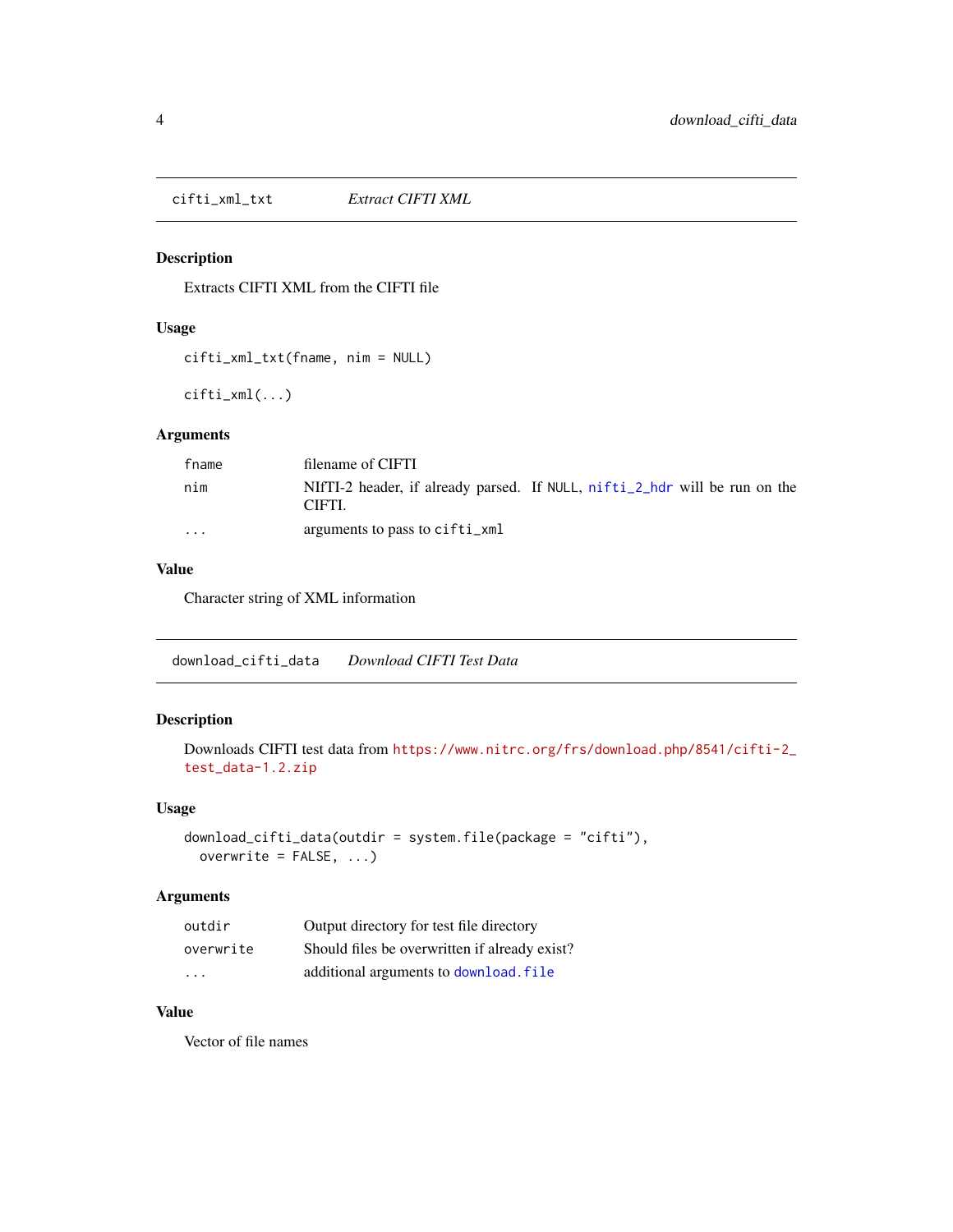#### <span id="page-4-0"></span>Description

Wrapper for multiple types of CIFTI XML types.

#### Usage

```
get_cifti_type(fname, type = c("Volume", "Surface", "Parcel", "NamedMap",
  "BrainModel"))
```

```
cifti_as_list(fname, type = c("Volume", "Surface", "Parcel", "NamedMap",
  "BrainModel"))
```
#### Arguments

| fname | File name of CIFTI file                |
|-------|----------------------------------------|
| type  | type of data to extract from CIFTI XML |

#### Value

List of output from each type

have\_cifti\_test\_data *Check Presence of CIFTI Test Data*

#### Description

Checks if CIFTI test data is downloaded

#### Usage

```
have_cifti_test_data(outdir = system.file(package = "cifti"))
```
#### Arguments

outdir Output directory for test file directory

#### Value

Logical indicator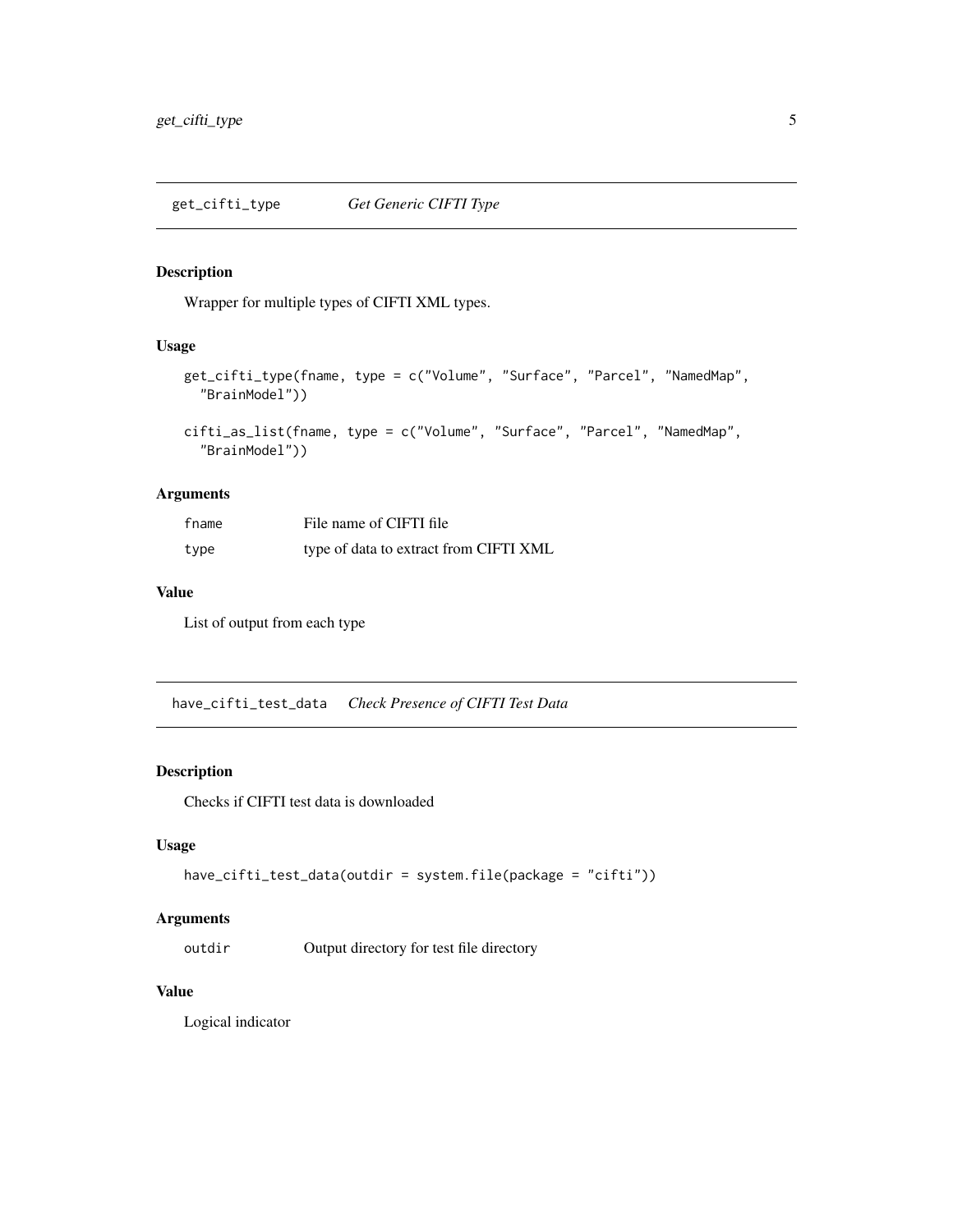<span id="page-5-0"></span>

#### Description

Simple wrapper to determine if class is CIFTI

#### Usage

is.cifti(x)

#### Arguments

x object to test

#### Value

Logical if x is CIFTI

is\_cifti\_numeric *Test of numeric CIFTI field*

#### Description

Wrapper of CIFTI fields for easy logical test

#### Usage

is\_cifti\_numeric(x)

#### Arguments

x character vector of names

#### Value

Logical of length same as x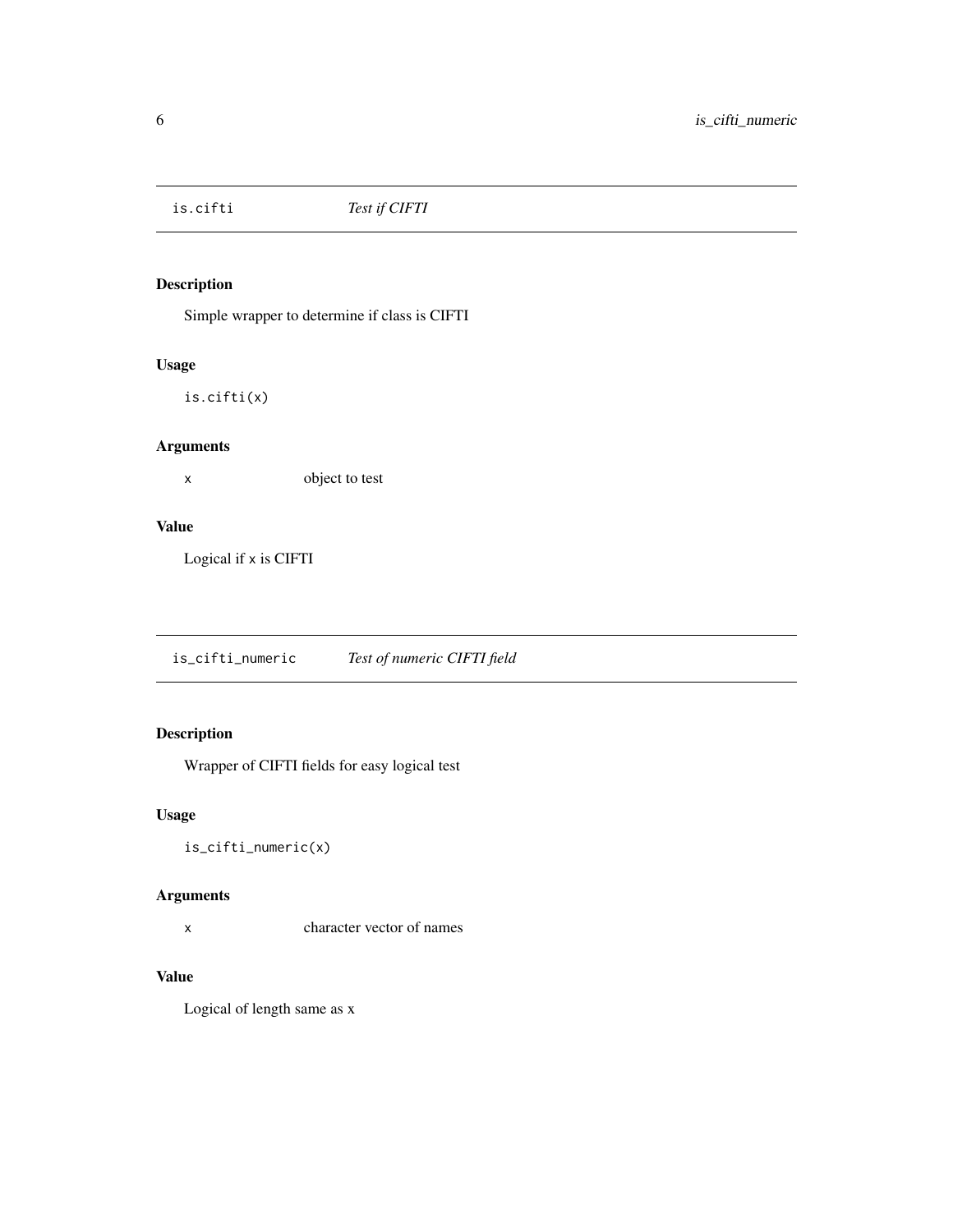<span id="page-6-0"></span>matrix\_ind\_map\_nodes *Extract MatrixIndicesMap nodes from CIFTI*

#### Description

Extracts the nodes from a CIFTI-2 file corresponding to the MatrixIndicesMap branch

#### Usage

matrix\_ind\_map\_nodes(fname)

#### Arguments

fname File of CIFTI data

#### Value

Nodes of class xml\_nodeset

<span id="page-6-1"></span>nifti\_2\_hdr *Read NIfTI-2 Header*

#### Description

Reads a NIfTI-2 header from a filename

#### Usage

 $nifti_2_hdr(fname, verbose = FALSE, warn = -1)$ 

#### Arguments

| fname   | Filename                                      |
|---------|-----------------------------------------------|
| verbose | Print diagnostic messages                     |
| warn    | Should warnings be printed? Passed to options |

#### Value

Object of class nifti

#### Note

The unused\_str part of the header is not returned, but is an empty string of 15 characters. This code was adapted by the oro.nifti package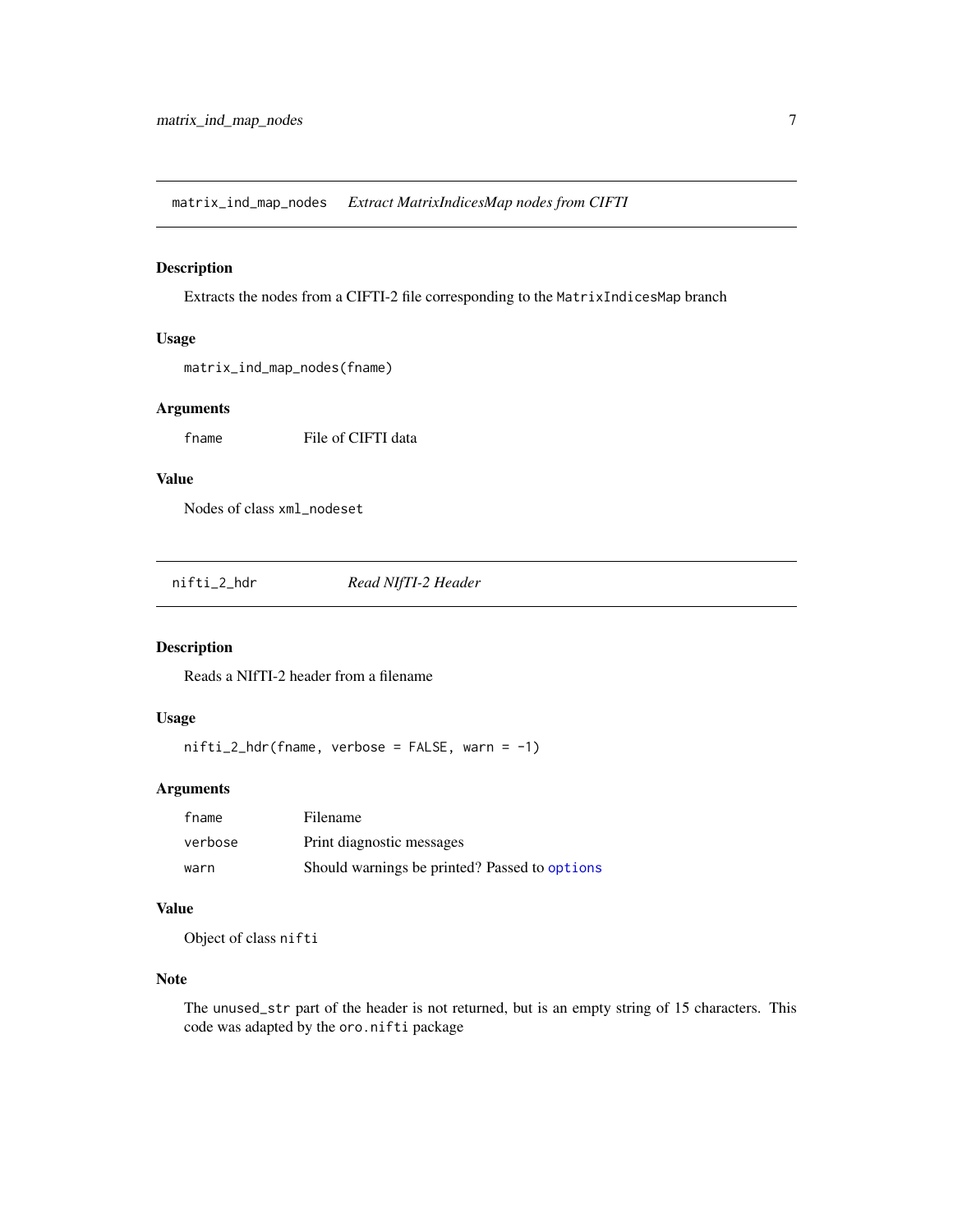<span id="page-7-0"></span>parse\_brain\_model *Parse BrainModel from CIFTI*

#### Description

Extracts information about BrainModels from CIFTI file

#### Usage

```
parse_brain_model(nodeset)
```
get\_brain\_model(fname)

#### Arguments

| nodeset | Set of XML nodes corresponding to BrainModel |
|---------|----------------------------------------------|
| fname   | filename of CIFTI file                       |

#### Value

List of values

#### Examples

```
## Not run:
doc = cifti_xml(fname)
nodes = xml_find_all(doc, "/CIFTI/Matrix/MatrixIndicesMap")
nodeset = xml_find_all(nodes, "./BrainModel")
```
## End(Not run)

parse\_named\_map *Parse Named Map from CIFTI*

#### Description

Extracts information about Named Maps from CIFTI file

#### Usage

parse\_named\_map(nodeset)

get\_named\_map(fname)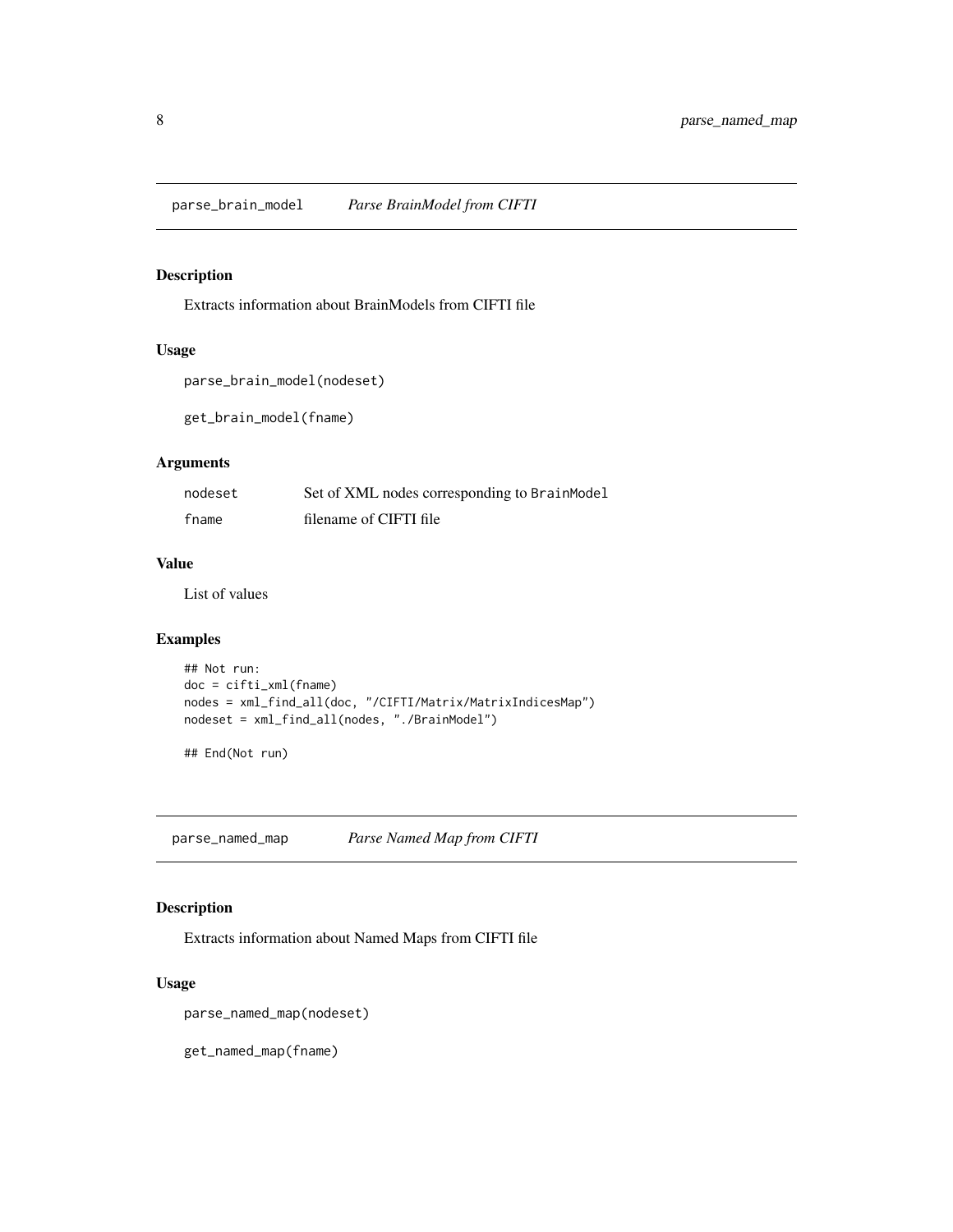#### <span id="page-8-0"></span>parse\_parcel 9

#### Arguments

| nodeset | Set of XML nodes corresponding to NamedMap |
|---------|--------------------------------------------|
| fname   | filename of CIFTI file                     |

#### Value

List of values

#### Examples

```
## Not run:
doc = cifti_xml(fname)
nodes = xml_find_all(doc, "/CIFTI/Matrix/MatrixIndicesMap")
nodeset = xml_find_all(nodes, "./NamedMap")
parse_named_map(nodeset)
## End(Not run)
```
parse\_parcel *Parse Parcel from CIFTI*

#### Description

Extracts information about Parcels from CIFTI file

#### Usage

```
parse_parcel(nodeset)
```
get\_parcel(fname)

#### Arguments

| nodeset | Set of XML nodes corresponding to Parcel |
|---------|------------------------------------------|
| fname   | filename of CIFTI file                   |

#### Value

List of values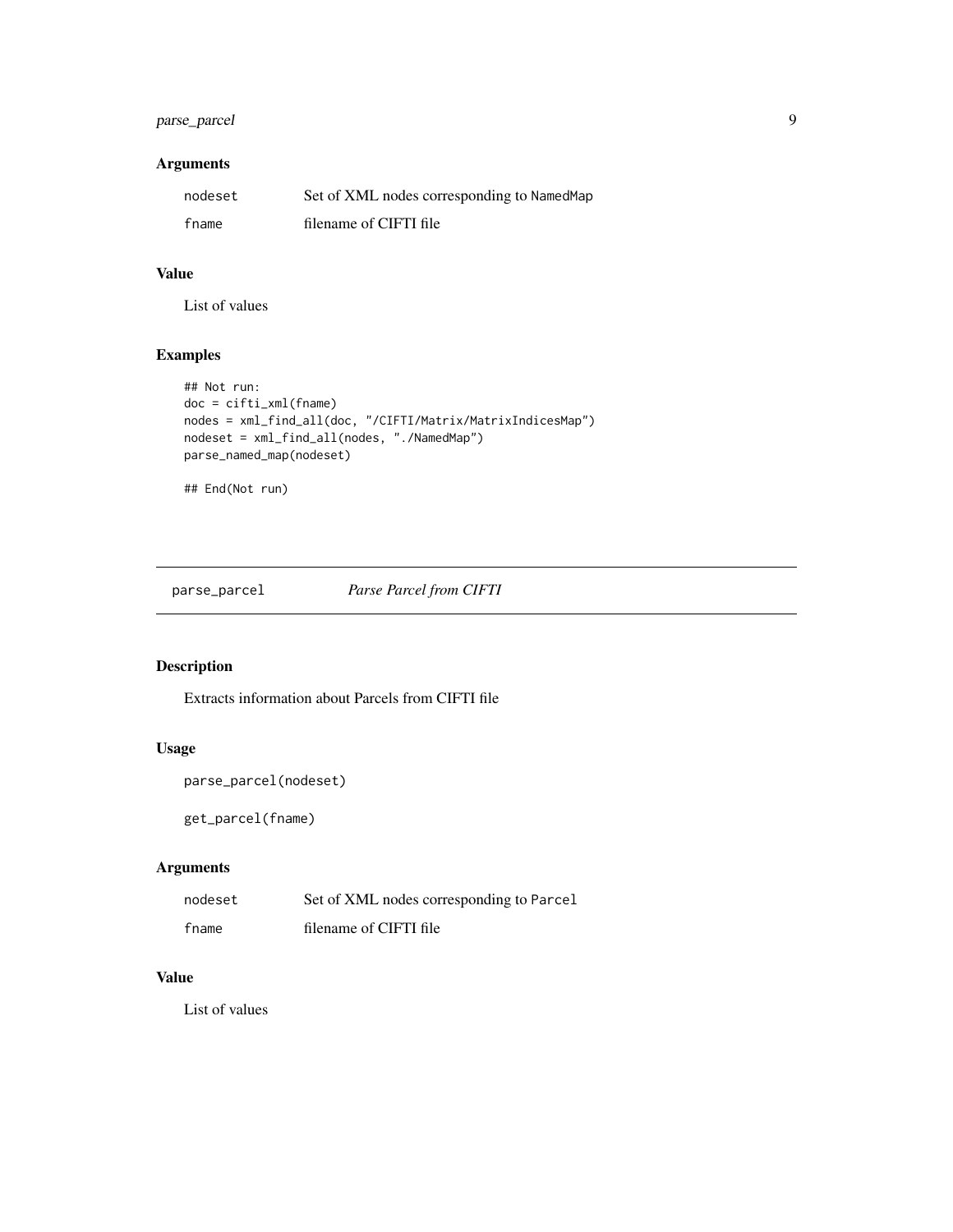<span id="page-9-0"></span>

#### Description

Extracts information about Surfaces from CIFTI file

#### Usage

```
parse_surface(nodeset)
```
get\_surface(fname)

#### Arguments

| nodeset | Set of XML nodes corresponding to Surface |
|---------|-------------------------------------------|
| fname   | filename of CIFTI file                    |

#### Value

List of values

#### Examples

```
## Not run:
doc = cifti_xml(fname)
nodes = xml_find_all(doc, "/CIFTI/Matrix/MatrixIndicesMap")
nodeset = xml_find_all(nodes, "./Surface")
parse_volume(nodeset)
```
## End(Not run)

parse\_volume *Parse Volume from CIFTI*

#### Description

Extracts information about Volumes from CIFTI file

#### Usage

```
parse_volume(nodeset)
```
get\_volume(fname)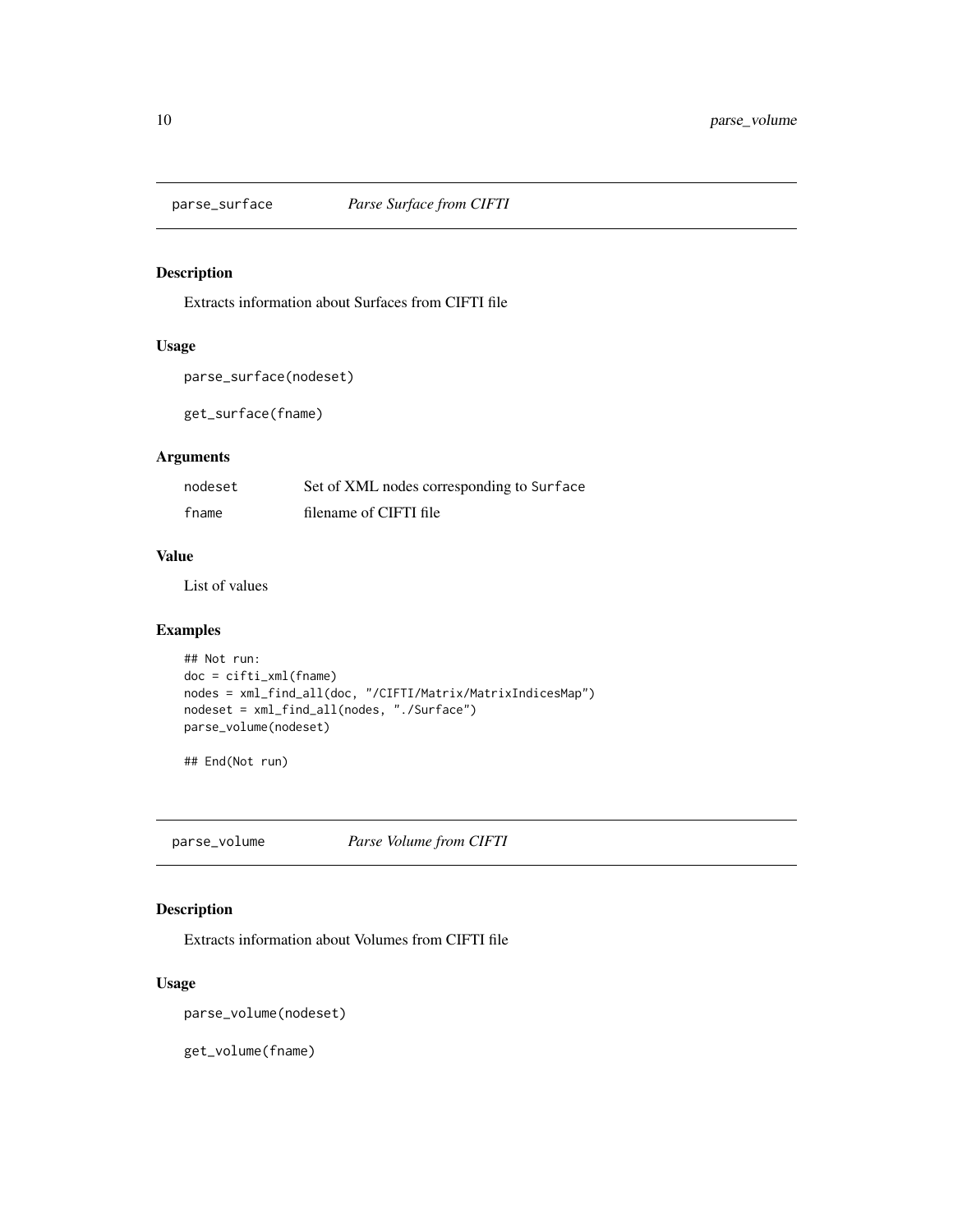#### <span id="page-10-0"></span>read\_cifti 11

#### Arguments

| nodeset | Set of XML nodes corresponding to Volume |
|---------|------------------------------------------|
| fname   | filename of CIFTI file                   |

#### Value

List of values

#### Examples

```
## Not run:
doc = cifti_xml(fname)
nodes = xml_find_all(doc, "/CIFTI/Matrix/MatrixIndicesMap")
nodeset = xml_find_all(nodes, "./Volume")
parse_volume(nodeset)
## End(Not run)
```
read\_cifti *Read CIFTI File*

#### Description

Reads CIFTI Files

#### Usage

```
read_cifti(fname, drop_data = TRUE, trans_data = TRUE)
readCIFTI(fname, drop_data = TRUE, trans_data = TRUE)
readcii(fname, drop_data = TRUE, trans_data = TRUE)
```
#### Arguments

| fname      | file name of CIFTI file                      |
|------------|----------------------------------------------|
| drop_data  | Should the empty data dimensions be dropped? |
| trans data | Should the data be transposed                |

#### Value

List of information from the CIFTI file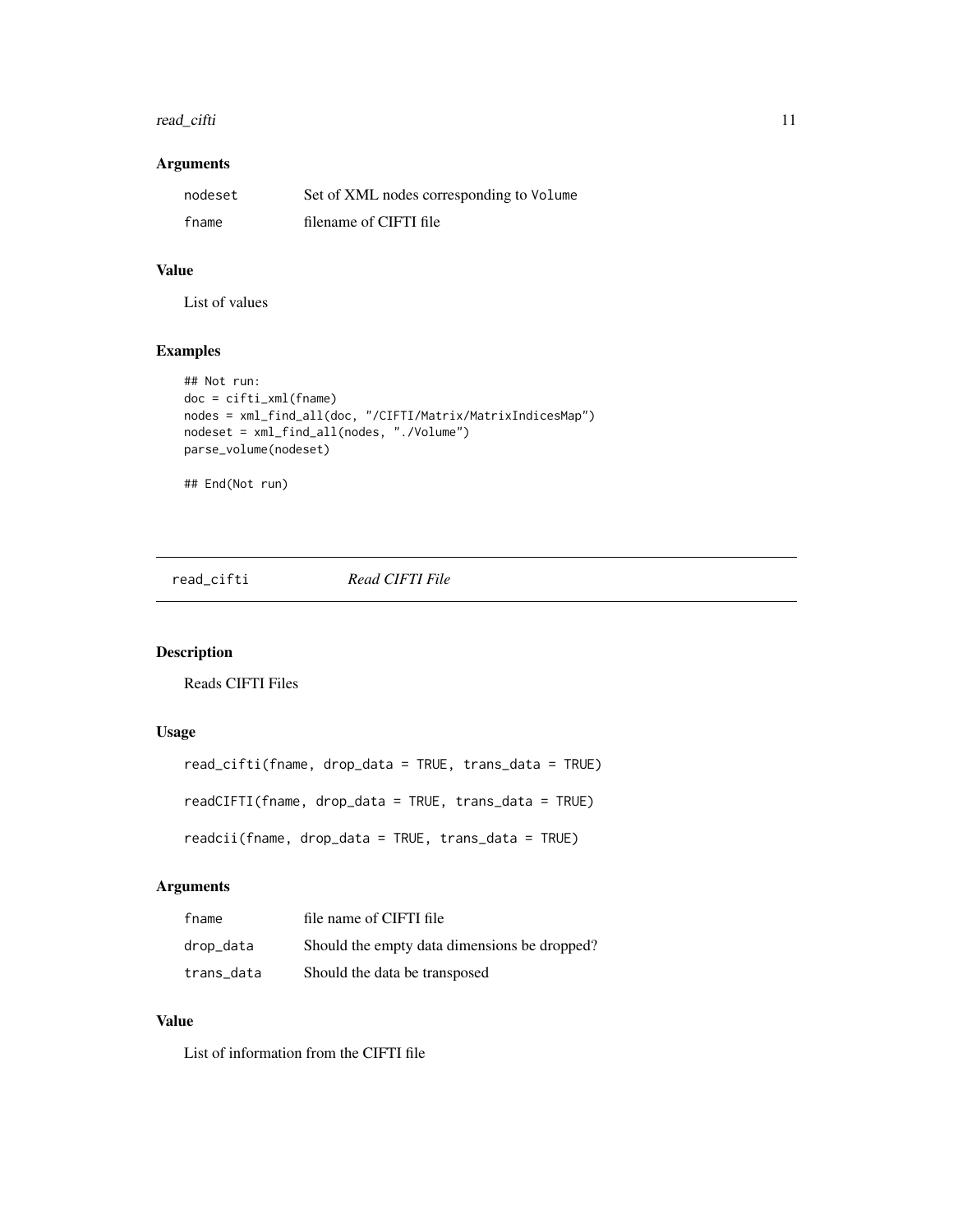#### Examples

```
outdir = tempdir()if (have_cifti_test_data(outdir = outdir)) {
  files = download_cifti_data(outdir = outdir)
  fname = grep("MyelinAndCorrThickness.32k_fs_LR.dscalar",
  files, value = TRUE)
  res = read_cifti(fname)
}
```